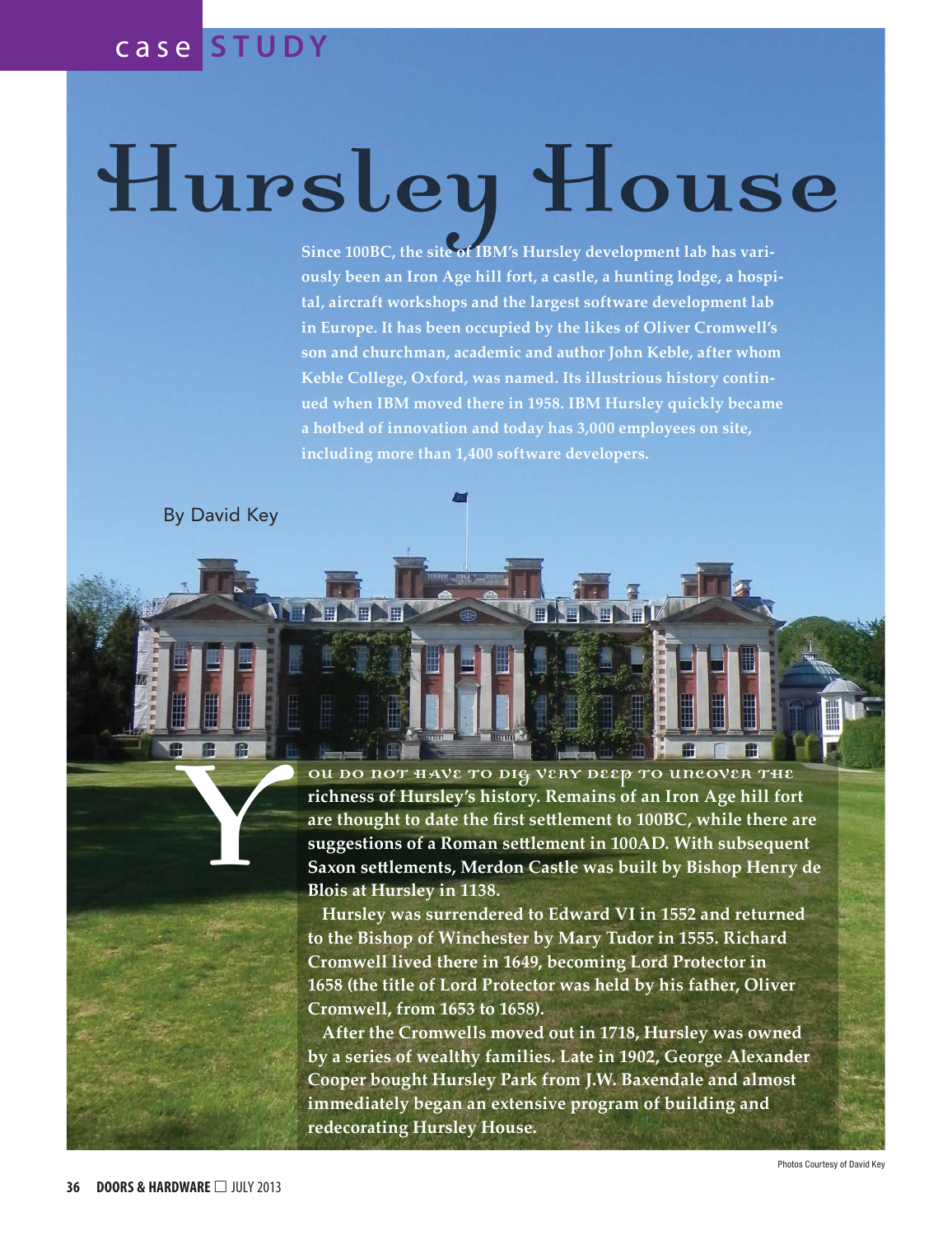Fabulously wealthy, Cooper's wife having inherited a fortune from her uncle "Chicago" Smith, money was no object. By 1905, the solid but conservative Georgian house had been transformed into a stunning example of Edwardian splendor. As visitors stepped through the front door, with its ornate iron lock, they were faced with a beautifully carved and ornate 17<sup>th</sup>-century screen and paneling that had once graced Winchester College Chapel but now lined the main hall and east and west corridors leading from it.

Off the east corridor, Lady Cooper's boudoir was decorated with a carved



French fireplace and English paneling from a Jacobean house in Yorkshire. The new electric switches were hidden within the carved oak acorn decoration, and the doors were fastened with ornamented bronze locks with the handle in the form of a spaniel.

The adjacent L-shaped drawing room was decorated in Palladian style, painted white with lavish gilt ornamentation. The doors to the ballroom were mirrored with monographed brass handles, a feature on many of the rooms in the house.

In the ballroom, the walls were lined with Louis XV boiseries that served to frame the magnificent Beauvais tapestries. Around the room, the windows could be hidden by closing the full-length mirrored and gilt oak shutters.

At the opposite end of the house, the morning room looked out across the south lawn with an almost uninterrupted view across southern Hampshire. The room, decorated in Adams's style with wedgwood plaques, also repeated the use of mirrored doors and monographed brass door locks used in the drawing room.

aircraft industry was contracting, and Vickers vacated the Hursley site.

## **The IBM Years**

The history of IBM's Hursley lab all started with the establishment of IBM's first British laboratory in London in 1957. The facility was soon running out of space, and as Vickers had moved out of the Hursley site, IBM's scouts saw its potential and moved in on December 1, 1958.

IBM, like its predecessors, used the house for both office and technical design work, with dressing



However, times were changing, and the great house was destined to be more than a showpiece home. During the first World War, the house's top floor was used as a hospital; during World War II, it was requisitioned by Lord Beaverbrook to house Vickers Aviation, which had been bombed out of its previous workshops in Southampton in 1940.

The iconic spitfire fighter, designed by R.J. Mitchell and first flown in 1936, saw its development continued at Hursley. But by 1957, the British

rooms becoming drawing offices and bedrooms becoming offices. Today, Hursley House forms the heart of IBM's modern Hursley Park Development Laboratory. IMB's design work is carried out in the purpose-built offices alongside the house. The upper floors of the house, where once the Heathcote and Cooper families and their servants lived, are used for offices, while the rooms on the ground floor are used as meeting rooms by IBM's UK Executive Briefing Centre.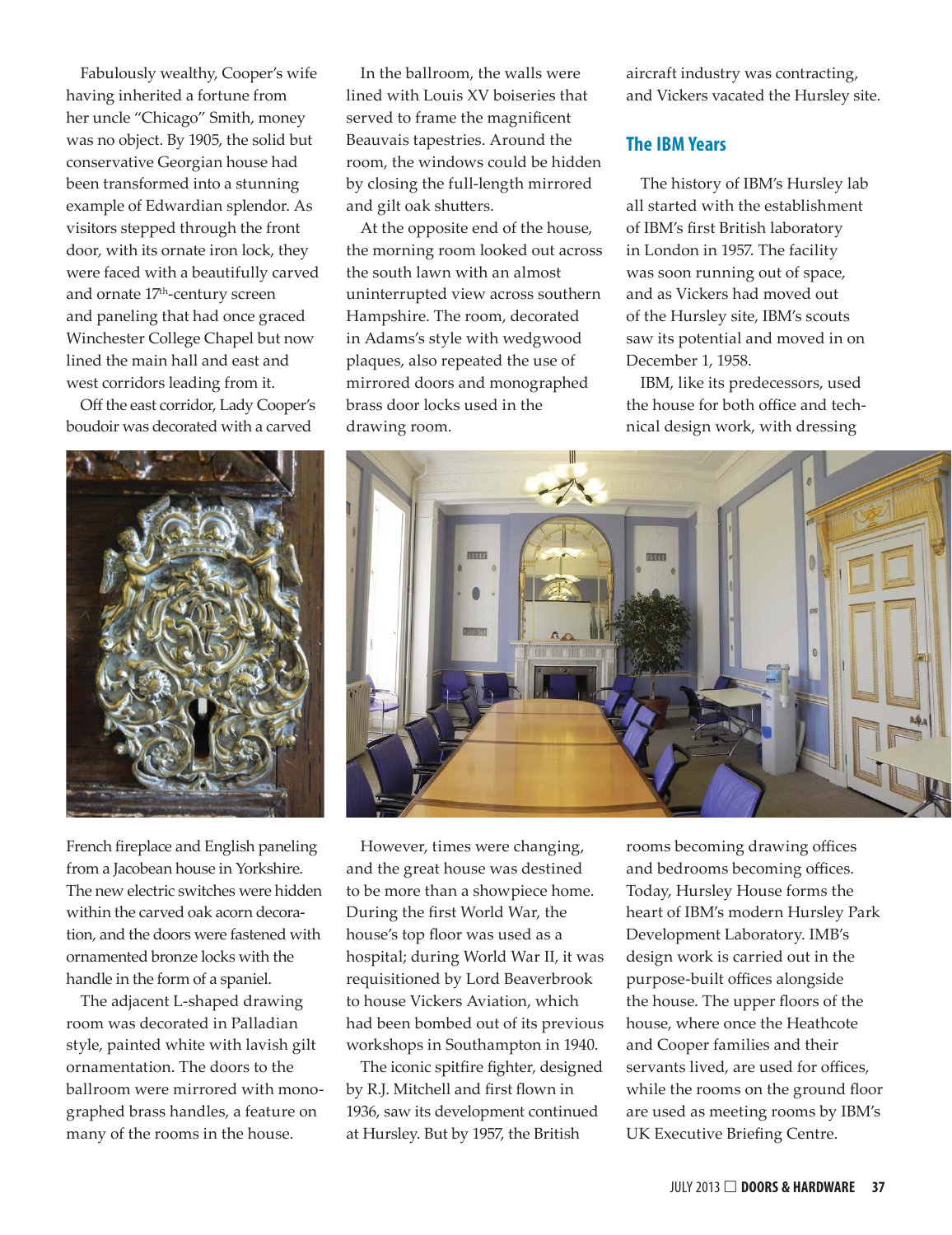

The Centre is where the Executive Briefing Team plans and executes professionally facilitated events for IBM Clients and Sales teams. The day's agenda is tailored to the Client's specific business requirements in this unique and stately environment. The co-location of the Hursley House and the lab allows the client access to IBM's development executives, top product architects and subject matter experts.

The house itself is not open to the general public; however, in

the basement, the IBM Hursley Museum collection fills many of the rooms. The museum was originally set up by Hursley IBM employee Len Peach more than 20 years ago in response to a one-off request for an open day. From that start, the museum has grown in an *ad hoc* manner, and today the collection comprises thousands of photographs, hundreds of video tapes, numerous trophies and miscellaneous promotional items. The museum is not currently open





to the general public, though visits by organized groups are frequently arranged. While on site, all guests are escorted, and sensitive areas are protected by a key card access control system.

Within the house, every effort has been made to balance the needs of a modern workplace with the historic importance of the building. A good example of this can be seen in the doors that flank the main hall, providing access to the east and west corridors. Originally made c.1905

**38 DOORS** & **HARDWARE**  $\Box$  JULY 2013 **If you would like to join DHI to receive this magazine as a monthly benefit contact Membership@dhi.org. If you would like a subscription or would like to contribute to the magazine please contact publications@dhi.org.**